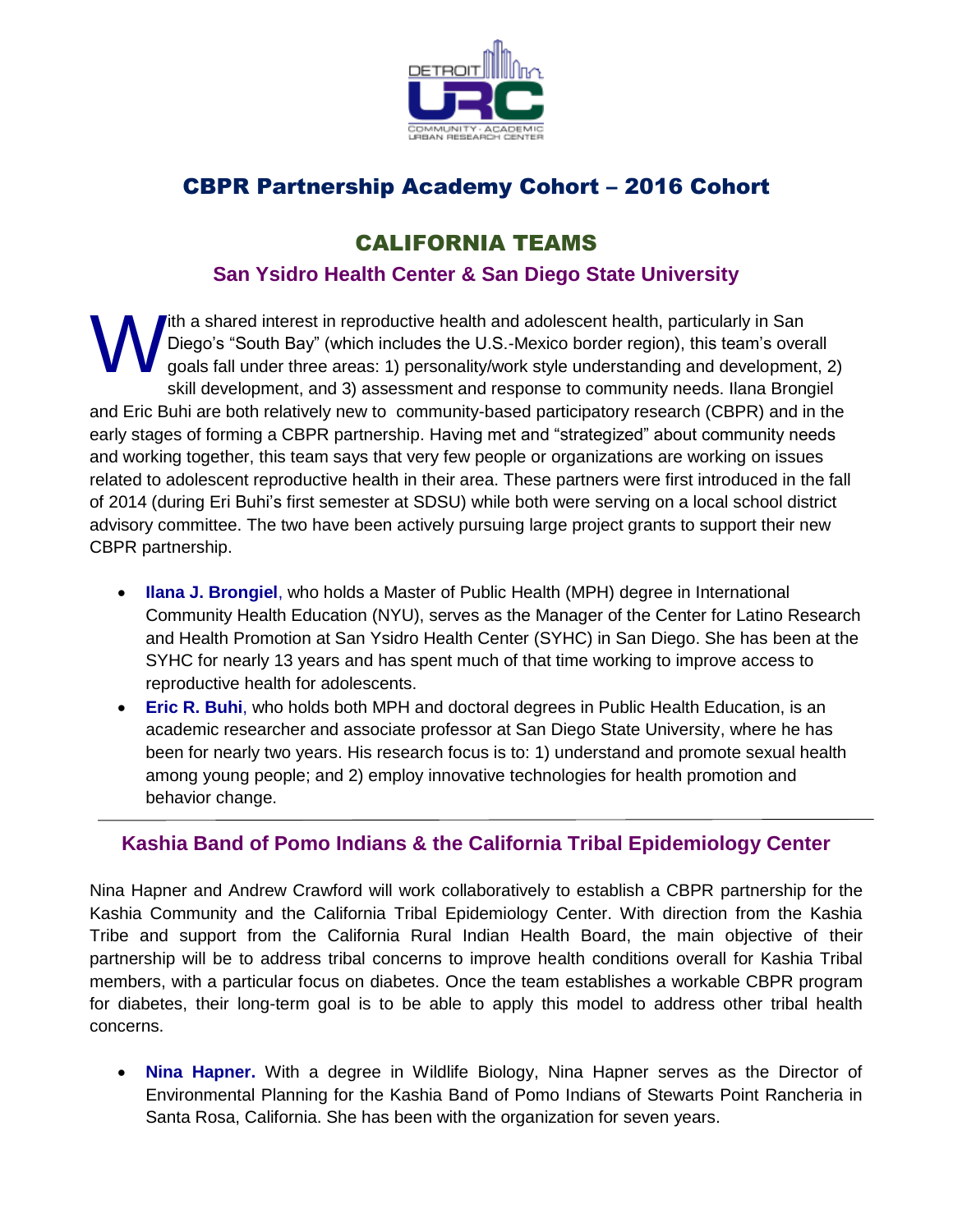**Andrew J. Crawford**, who holds a doctorate in Social Psychology, is an epidemiologist for the California Rural Indian Health Board and California Tribal Epidemiology Center, located in Sacramento.

#### **Lao Family Community Empowerment, Inc. & the University of the Pacific**

This Community-Academic Partnership (CAP) represents Lao Family Community Empowerment, Inc. (LFCE) and the University of the Pacific (UOP). Their collective objectives are to learn and apply the CBPR principles to promote social justice and reduce social and health inequalities among the Hmong, Lao, and Latino communities in San Joaquin County; build a long-term and sustainable CBPR partnership between LFCE and UOP; empower the community as equal partners in the research process; develop community-driven education programs aimed at reducing health disparities; and build an infrastructure that will allow for long-term engagement and collaboration in the research process. With these overall objectives, they also envision providing effective leadership and advocacy training to community leaders and members to empower them to advocate for themselves towards system and policy change in accessing culturally appropriate health care and support local initiatives designed to promote positive mental health and emotional well-being for refugee and immigrant families in San Joaquin County, California.

- **Ger Vang**, who holds a master's degree in Education, serves as Chief Executive Officer of the Lao Family Community Empowerment, Inc. in Stockton, California. He has been with this nonprofit organization for eight years.
- **Ethel Nicdao** is Associate Professor and Chair of Sociology at the University of the Pacific in Stockton, California. She has a PhD in Sociology and was trained as a medical sociologist in qualitative and quantitative research methods.

# GEORGIA TEAMS

#### **Center for Black Women's Wellness & the Morehouse School of Medicine**

The Center for Black Women's Wellness and the Morehouse School of Medicine will work together to address adolescent pregnancy and STD prevention in an underserved community within the city of Atlanta, Georgia. Their objectives for this partnership are: 1) to conduct CBPR projects as identified through this partnership; 2) integrate their knowledge and action for mutual benefit of all partners and promote a co-learning and empowering process that attends to social inequalities related to sexual and reproductive health; and 3) work together to create the evidence to support sexual and reproductive polices that affect their community. They hope to start with the creation of a culturallytailored intervention aimed at addressing risky sexual behavior to ultimately reduce sexual and reproductive health disparities among ethno-racial minorities.

- **Keri M. Pridgeon,** who has an MPH focused on Maternal and Child Health, serves as the Vice President and Director of Programs for the Center for Black Women's Wellness, Inc. in Atlanta, Georgia. She has worked for this organization for more than 16 years.
- **Natalie D. Hernandez.** With both master's and doctoral degrees in Public Health, Natalie Hernandez is an academic researcher and assistant professor at Atlanta's Morehouse School of Medicine. Her research interests include reproductive and sexual health disparities, social determinants of health, CBPR, and health policy.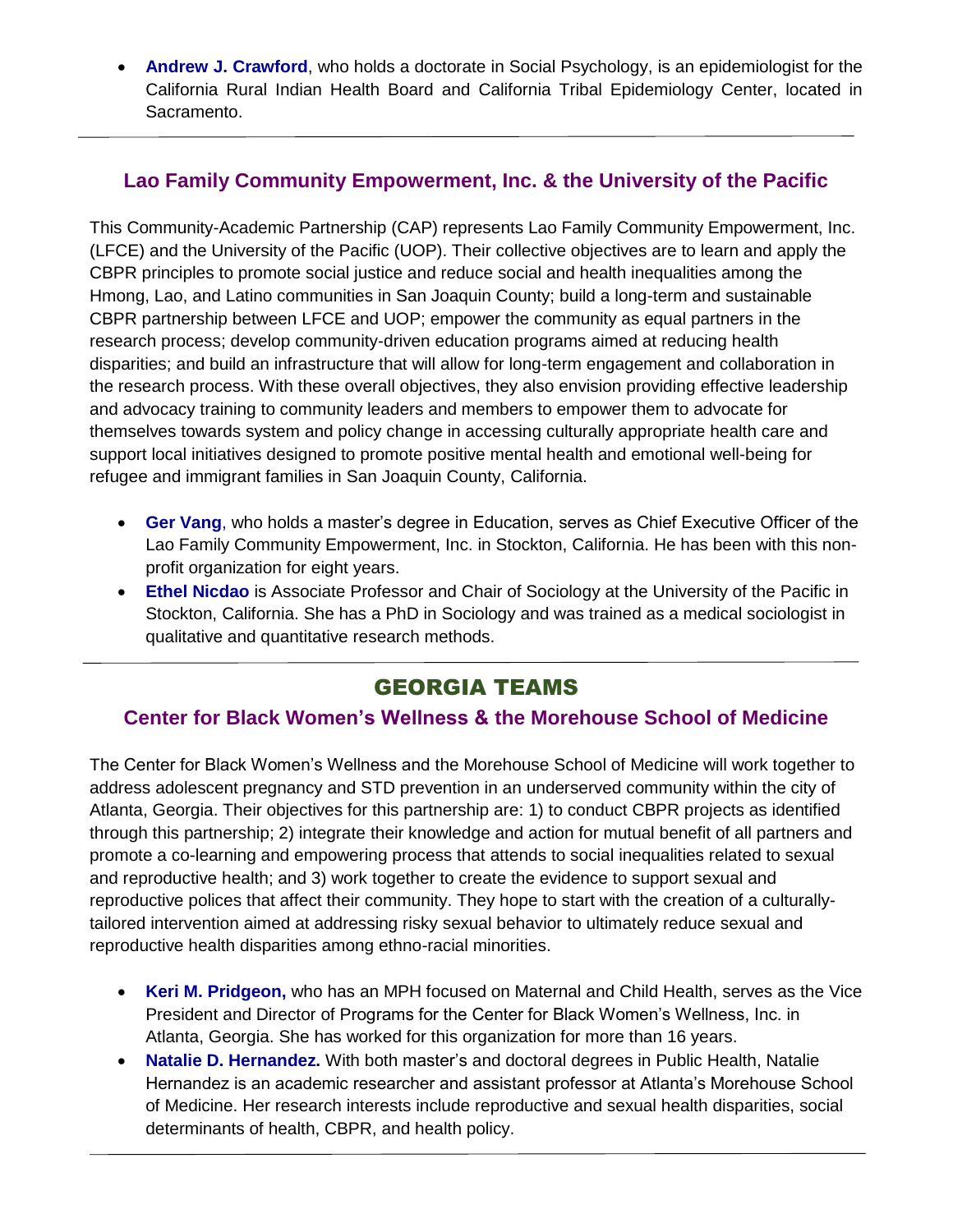### **Redeemer's Medical Center & the Satcher Health Leadership Institute, Morehouse School of Medicine**

Redeemer's Medical Center (RMC) is a 501(c) (3) community-based organization that provides free healthcare services and health awareness programs to the minority, vulnerable, and uninsured populations in the Norcross, Buford, and Atlanta areas of Georgia. Through this partnership, Joseph Takon and Oluwatoyosi Adekeye hope to: 1) foster a community-academic partnership between RMC and the Satcher Health Leadership Institute at the Morehouse School of Medicine and 2) develop shared research interests in health disparities disproportionately affecting African immigrants in the United States.

- **Joseph Takon**, the Founder and CEO of Redeemer's Medical Center, earned a Bachelor of Science degree in Health Sciences and a medical degree (Bachelor of Medicine and Bachelor of Surgery from Nigeria). He is a member of the International Conference of Police Chaplains and the American Public Health Association; he also serves on the Board of African Missions North America, through which he coordinates outreach efforts in Mozambique, Equatorial Guinea, and Haiti.
- **Oluwatoyosi Adekeye** is an Assistant Professor, Community Health and Preventive Medicine, and the Director of the Community Health Leadership Program at the Satcher Health Leadership Institute. He earned his medical degree from Nigeria and a doctorate in public health from the University of Georgia, Athens (UGA). His research focuses on chronic disease prevention through the utilization of culturally effective strategies to address health disparities disproportionately affecting minority and other vulnerable populations.

## HAWAII TEAM

#### **God's Country Waimānalo & the University of Hawaii**

Ilima Ho-Lastimosa from God's Country Waimānalo and Jane Chung-Do from the University of Hawaii have been working together to serve and uplift Native Hawaiian families in rural communities to support healthy lifestyles through culturally-grounded and community-driven programs implemented by God's Country Waimānalo. With the name of *"Kako'o ka 'āina o ke akua,"* their partnership's goal is to enhance their capacity in proposal development and to seek and identify funding sources that will allow them to design, implement, and evaluate a large-scale culturally-grounded health intervention that uses CBPR approaches. They also hope to strengthen their research skills to develop and validate a culturally-relevant evaluation tool for Native Hawaiian communities. Their vision is to build scientific evidence and support for culturally and community-driven interventions to better address the pervasive health disparities and promote holistic and sustainable wellness in indigenous communities.

- **Ilima Ho-Lastimosa,** Executive Director, has been with God's Country Waimānalo in Hawai'i for 11 years. She holds a bachelor's degree in Hawaiian Studies; a master's degree in Social Work; and is currently working on a master's degree in Acupuncture and Oriental Medicine.
- **Jane Chung-Do**, who holds a DrPH in Community and Translational Research, is an academic researcher and assistant professor at the University of Hawai'i at the Mānoa Department of Public Health Sciences in Honolulu. She has been with the University of Hawaii for five years.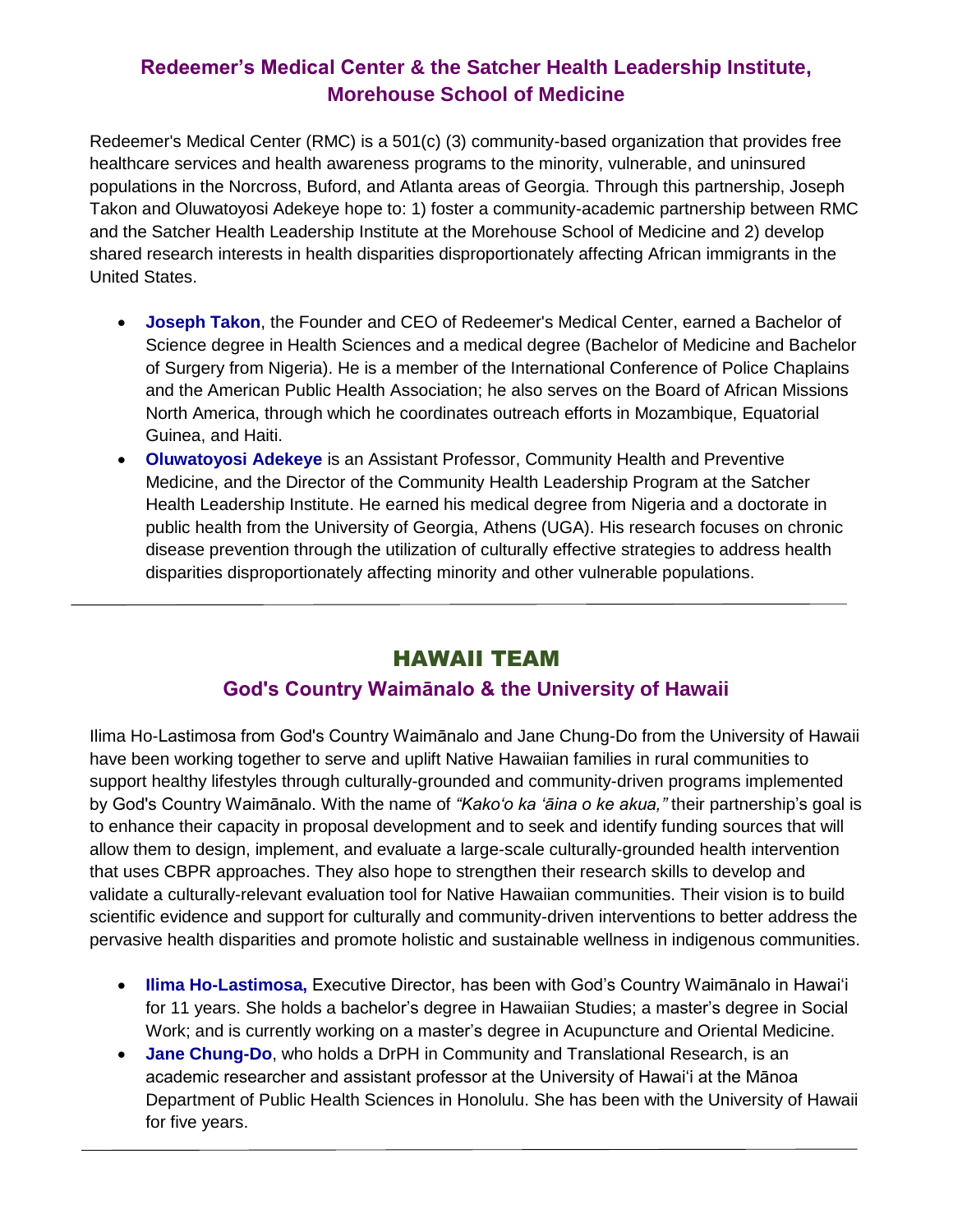#### MINNESOTA TEAM

#### **Southside Community Health Services & the Mayo Clinic**

The objective of this partnership between Q Health Connections and a division of the Mayo Clinic is to develop a theory-informed, strategically-planned, health/wellness intervention with African- American churches in Rochester, Minnesota and the Minneapolis-St. Paul area. Their proposed research initiative—entitled *Cardiovascular Health Promotion by FAITH! (Fostering African-American Improvement in Total Health): Engaging the Community through Mobile Technology-Assisted Education—*aims to better address the cardiovascular health disparities that exist in Minnesota and nearby communities. Through their CBPR partnership, these Academy participants hope to develop a strong, effective, and sustainable academic-community relationship between their organizations. Q Health Connections, under the leadership of Robert Jones, is looking forward to becoming a valued community partner with Mayo Clinic. LaPrincess Brewer, the lead academic partner, is hopeful that the partnership will enhance Mayo Clinic's relevance and impact among African-Americans; it will also serve to inform future projects with Q Health Connections.

- **Robert Clarence Jones,** Community Health Outreach Director for Q Health Connections, an outreach division of Southside Community Health Services, has been with this Minneapolisbased organization for 17 years. He holds bachelor's and master's degrees focused on Communications and Organizational Development and Youth Development.
- **LaPrincess Brewer** serves as Instructor of Medicine at the Mayo Clinic Division of Cardiovascular Diseases in Rochester, Minneapolis. She received her medical degree from George Washington University and her MPH from the Johns Hopkins Bloomberg School of Public Health. She was recently awarded the '40 Under 40 Leaders in Health' distinction by the National Minority Quality Forum given her commitment to health advocacy for the elimination of cardiovascular health disparities through behavioral interventions.

## NORTH CAROLINA TEAM **Healthy Alamance & Elon University**

This new community-academic partnership between Healthy Alamance and Elon University is exploring the experiences of neighborhood food access in relation to the opening of a new farmer's market. They are asking and addressing questions such as: *What do farmers and residents of North Park have in common with each other as members of a county in transition? How does access to healthy, local food influence their relationships and create opportunities to engage and support each other? Can a farmer's market bridge the gap between a question of access and a need for economic viability?* The North Park Farmers' Market began through the efforts of Healthy Alamance to address community assessment priorities which identify access to care, economics, and education as the top three needs in Alamance County. In partnership with Elon University, Healthy Alamance provides an opportunity for food to be a catalyst for community engagement with interventions, policy, and social change to improve the health and quality of life of community members.

 **Ann Meletzke** is Executive Director of Healthy Alamance, a non-profit partnership between the Cone Health-Alamance Regional and Alamance County Health Department, which addresses health issues in the underserved and at-risk communities of Alamance County in North Carolina.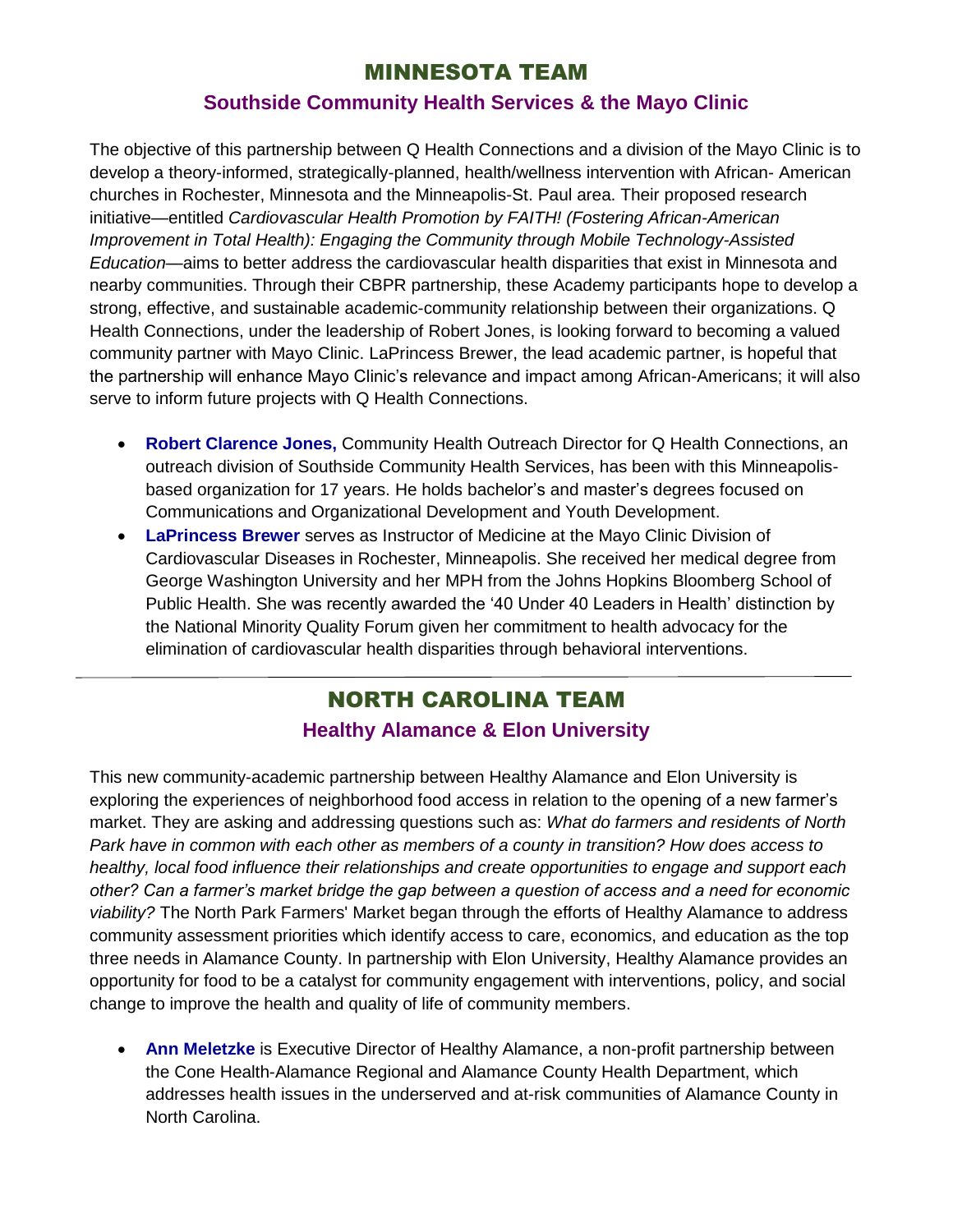**Stephanie Baker White,** who holds a doctorate in Health Behavior from the University of North Carolina-Chapel Hill, is an assistant professor in the Public Health Studies Program at Elon University. She joined the faculty there last year.

# PENNSYLVANIA TEAM

## **Healthy Adams County & Gettysburg College**

The partnership between Healthy Adams County and Gettysburg College seeks to address the community-identified priority of housing insecurity and affordability in Adams County, Pennsylvania. By developing a collaborative community-based participatory research agenda, the two partners hope to recognize the linkage between housing and health and better understand the experiences of families experiencing housing insecurity in their community. They plan to invite non-traditional partners in the business and government sectors to partner with them to generate research questions and also to engage in a process of developing innovative, community-driven solutions.

- **Kathy Gaskin** is the Executive Director of Healthy Adams in Gettysburg, Pennsylvania. She has an MSW and has been with Healthy Adams County for 10 years.
- **Amy Dailey** is an academic researcher and associate professor at Gettysburg College, where she has been for the past six years. She holds both a PhD and MPH in Epidemiology.

## WASHINGTON TEAMS

#### **Compass Housing Alliance & the University of Washington**

Compass Housing Alliance and the School of Nursing at the University of Washington have partnered to begin to address the challenges of dementia within the aging homeless population. This problem is complex, involving multifarious components such as housing resources, policy, and health care delivery. It is a problem that has been virtually unaddressed. The daily clinical magnitude of the problem is immense. Many homeless elders do not meet functional requirements for care in a nursing home. When they do, the beds are few, the wait is long, and their interim care defaults to housing providers who are not trained or resourced in a way to meet this need. This team recognizes the need and is ready to support a mutually sustained engagement to developing evidence-based approaches to identify, evaluate, and serve this population.

- **Robert M. Bowery** is the Director of Clinical Services for the Compass Housing Alliance, a non-profit organization in Seattle, Washington. He holds an MA in Clinical Psychology and has been with Compass Housing for eight years.
- **Anita Marie Souza,** who will earn her doctorate in Nursing Science in August 2016, is an academic researcher for the Department of Psychosocial and Community Health Nursing at the University of Washington's School of Nursing; she will become Clinical Associate Professor there effective in August 2016.